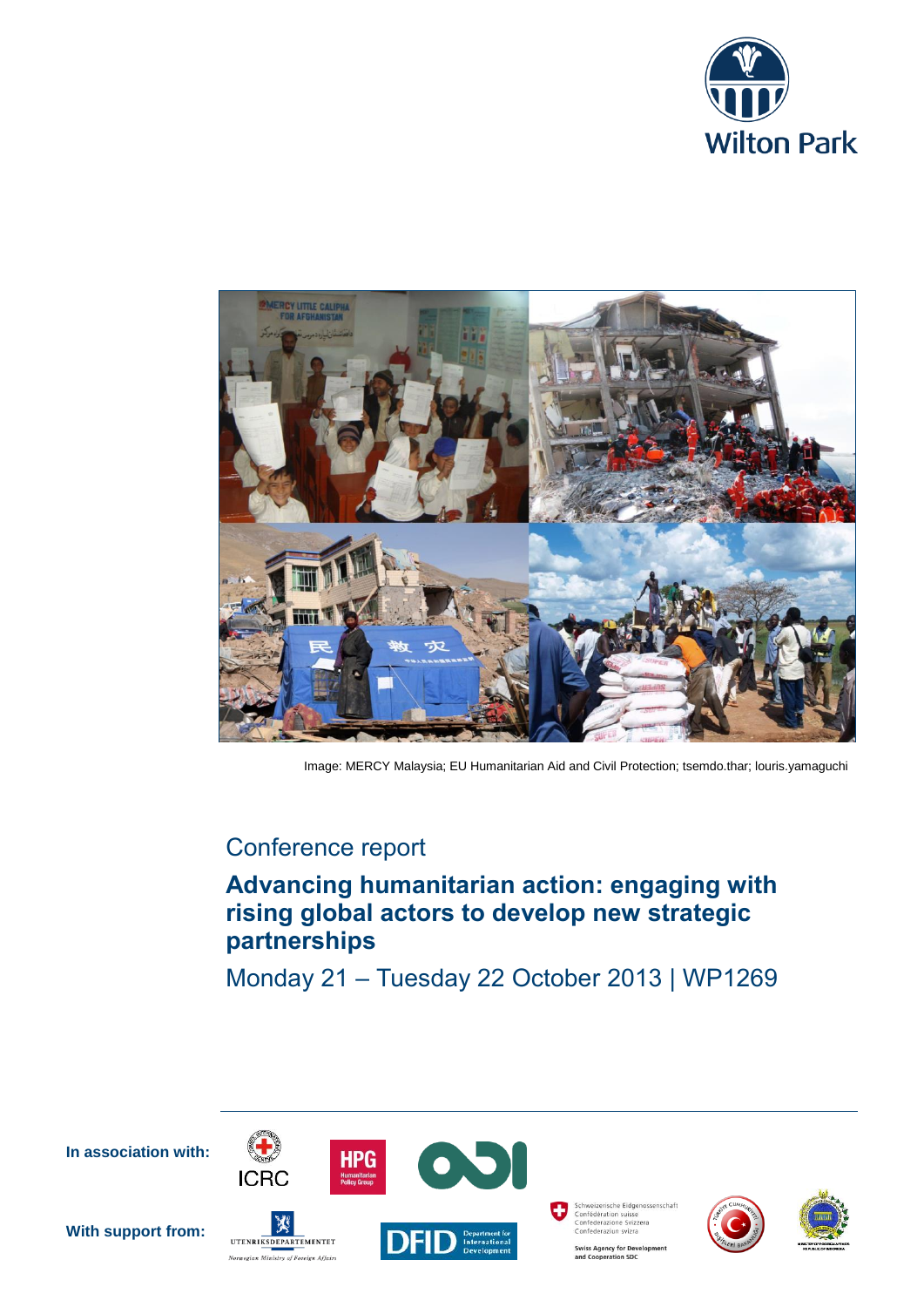

## Conference report

## **Advancing humanitarian action: engaging with rising global actors to develop new strategic partnerships**

Monday 21 – Tuesday 22 October 2013 | WP1269

## **Executive Summary**

Changes in the international framework, the greater engagement of rising global actors and the demand to meet persistent and new challenges make an enhanced dialogue and partnership between the heterogeneous set of actors representing today's humanitarian action indispensable. The way humanitarian action is conducted, the structure of traditional mechanisms of coordination, cooperation and funding need re-thinking in order to reflect the complexity of humanitarian engagement on the ground. Here, the transfer of knowledge and experience across the board, the establishment of equal partnerships and the strengthening of sustained dialogue bear the potential of finding solutions for contemporary and future challenges.

Due to the growing number and diversity of actors, aiming to achieve comprehensive consensus might not be the most promising path to design a course of action. Instead, the focus on commonalities and similarities can serve as a starting point for the development of a roadmap for strategic and long-term partnership. To foster understanding, the mutual perceptions of traditional and rising global actors needs to be revised. Traditional humanitarian actors have to be open towards divergent ideas and approaches, while they need to revise the perception of their monopoly over humanitarian principles. Re-emerging donors need to strengthen their commitment and trust in international mechanisms and coordination efforts to achieve greater and effective cooperation. Recognising and using the comparative advantages of rising global actors, such as their cultural and geographical proximity to affected populations, can contribute to the advancement of humanitarian action.

Cooperation between the global and the local level has to be strengthened and the capacity of regional and local organisations enhanced. The notion of capacity building has to be translated into early and long-term commitment. This further needs to take the shape of horizontal partnerships and should be preceded by the assessment of existing local capacities.

Creating new platforms of dialogue, strengthening the exchange in existing fora and enhancing their accessibility are necessary steps to be taken. Openness and commitment to engagement is crucial to supplement existing notions of interoperability and interdependence with greater knowledge about implications for its operationalization.

## **The context**

Humanitarian action is needed now more than ever. The growing number of vulnerable people, the rise in disasters, and the failure to address many fragile states effectively will increase humanitarian needs. While Western-based donors, the United Nations and international non-governmental organisations have a vital role to play, there are significant, and growing, contributions made by emergent or rising powers and the inter-governmental and non-governmental organisations based in these countries. These actors are a complex and diverse group, each donor and humanitarian actor having its unique history and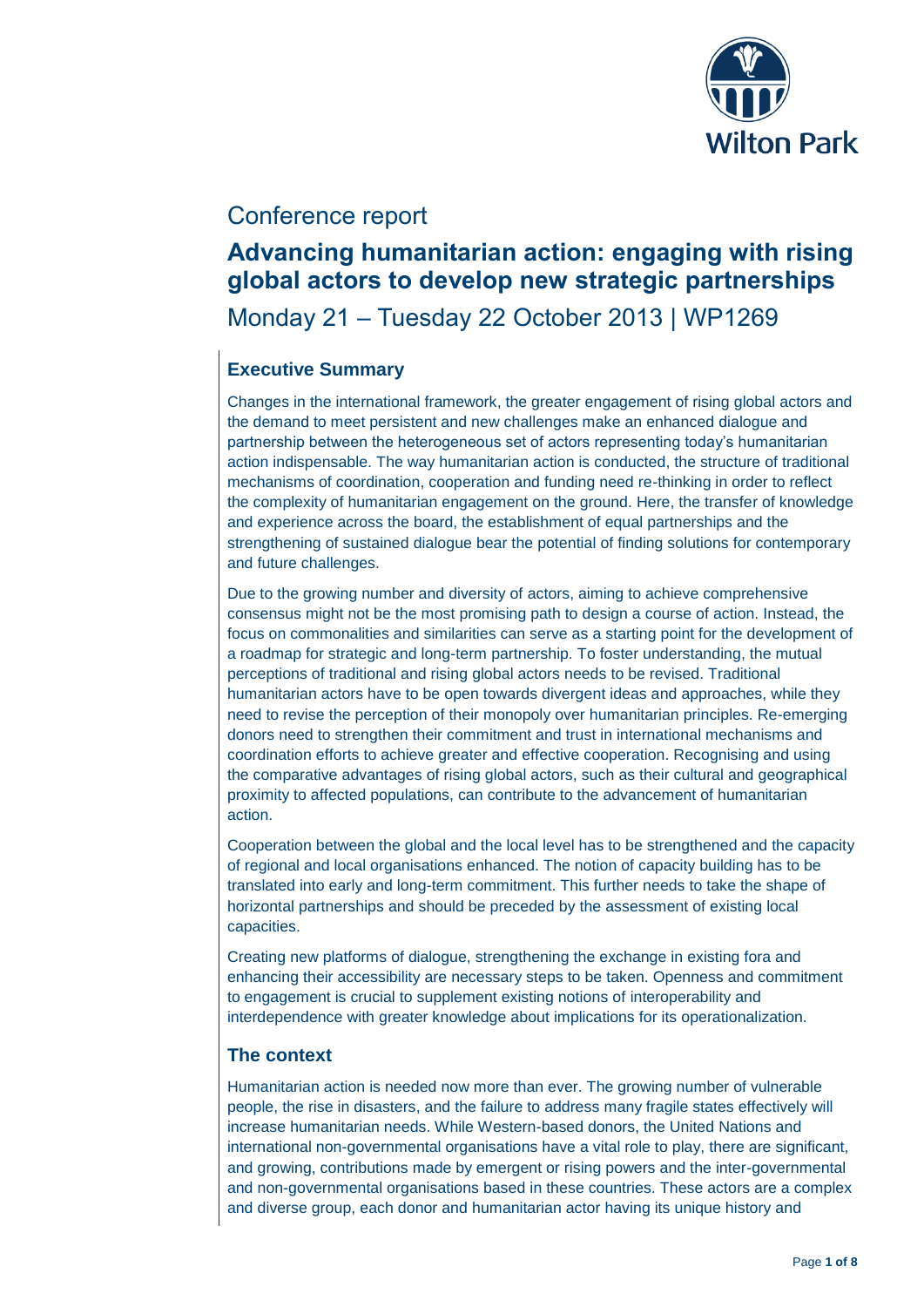political, economic and social development.

Against this background, the conference sought to:

- Strengthen mutual understanding among humanitarian actors on matters of policy and practice;
- Broaden common understanding of an effective and complementary humanitarian system, based on shared humanitarian principles, and build support for a multilateral approach from all humanitarian actors,
- creating new partnerships to enhance global effectiveness as well as respecting the diversity of different approaches;
- Encourage more active collaboration in international humanitarian response;
- Encourage increased financial and other contributions to ensure the humanitarian community is able to respond promptly and effectively to humanitarian need.

## **Trends and challenges:**

#### Sources of misunderstanding

#### Misleading terminology

- 1. The current terminology applied to describe the heterogeneous set of actors is often perceived as a neglect of their history and status. Instead of using the terms '*emerging actors'* it is therefore recommended to apply the term *'re-emerging actor'*, '*non-DAC donor'* or *'rising global actor'.* The latter term furthermore implies the long-lasting engagement of actors on the local and regional level and their contemporary increasing involvement into the international arena. Moreover, the concept of the set of rising global actors as a homogenous entity needs to be challenged and greater emphasis paid to the particularities and position of each individual actor.
- 2. Furthermore, emphasis is laid on the term *partnership* to describe the relationship between donor and recipient and to denote the commonality and equality of the undertaking. Instead of using geographical commonality in describing south-south cooperation, the term *horizontal cooperation* is able to capture the idea of equal partnership more adequately.
- 3. Another contribution to the differentiation of existing terminology is the introduction of the term *social or environmental disaster* replacing the term natural disaster, which can indeed serve as a more accurate description with regard to the reasons that turn a hazard into disaster.

#### Beyond supplementing traditional assistance

4. Rising global actors do not exclusively aim to supplement the traditional humanitarian aid system, but are instead strengthening and developing their own mechanisms and approaches to humanitarian crisis. The current reluctance to join existing multilateral networks can partly be explained by a lack of inducements, as the joining of existent mechanisms is not perceived to be benefitting the goal of delivering assistance in a timely and cost-effective manner. Current international mechanisms to respond to crisis are often renounced citing bloated bureaucracy, resulting in delayed response and high costs. Rising global actors are reluctant to take part in international coordination mechanisms in order not to compromise the ability to act in a flexible and dynamic manner.

#### Contesting the monopoly over humanitarian principles

5. The value and significance of the humanitarian principles are widely recognised. While the core principles of humanity and impartiality are accepted as constituting the core of humanitarian action, the principles of neutrality and independence are a matter of perspective. In accordance with the differentiation between the two dimensions of theory and practice, it has become an acknowledged fact that the operationalization of humanitarian principles is a matter of context. It was argued that circumstances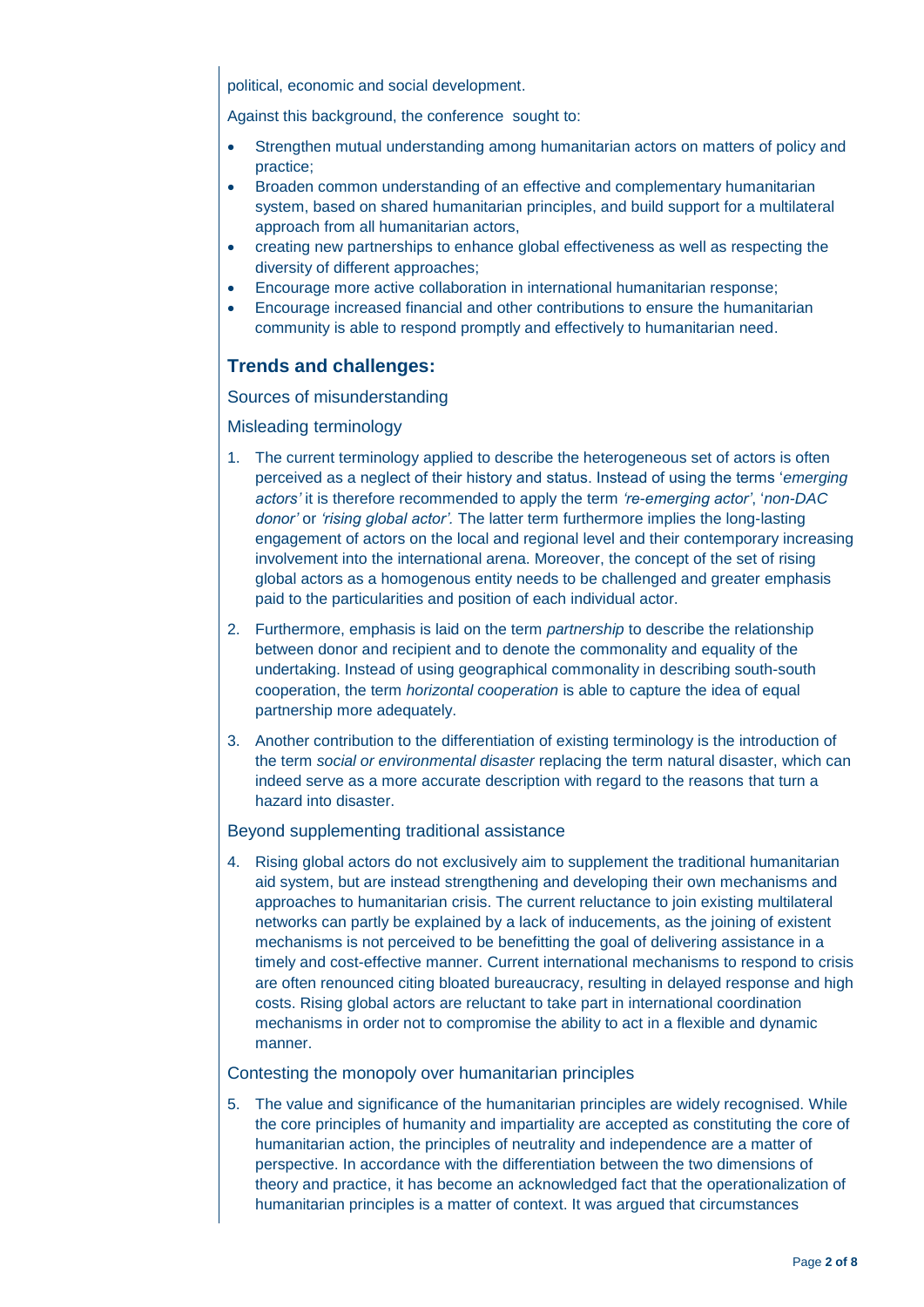confronted at the local level are too diverse to develop a universal and general approach.

### **Assessing comparative advantages**

Cultural and geographical proximity

6. That context matters has become a reiterated truth. However, traditional humanitarian actors have fallen short in paying adequate attention to culture, traditions and local hierarchies on the ground. Cultural proximity can benefit the purpose of gaining access and ensure a better quality of humanitarian services. However, it should not be assumed that cultural proximity functions per se as a facilitator, as the position of the outsider can be beneficial especially in intra-state armed conflicts. In some contexts cultural proximity can nonetheless be the necessary factor in creating trust and enable organisations to access populations, while traditional humanitarian agencies are denied on grounds of suspicion. Using this comparative advantage can facilitate greater access, and exploring the relationship of cultural proximity and humanitarian action can be helpful in refining aid programmes. However, context remains the most important thread delineating whether or not cultural proximity is indeed an advantage. Furthermore, the geographical proximity of rising global actors to crisis-affected populations can be beneficial in advancing responses with regard to timeliness and cost effectiveness.

#### Financial capacities

7. Due to their financial capacities rising global donors can contribute significantly to bridging existing funding gaps. This financial ability therefore bears the potential of mitigating the impact of the economic crisis on the allocation of funds for response to humanitarian crises. That said, rising global donors do not want to be seen as simply filling the gap left by the economic crisis. Staying outside the OECD/DAC mechanisms can be perceived as comparative advantage, as donations can be directed without engaging in time-consuming procedures. However, this raises questions about the accountability and transparency of donation processes, which is commonly accepted as a priority. It is therefore likely that the future will see a greater focus on alternative mechanisms and alliances to enhance the tracking and supervision of donations outside the OECD/DAC framework. In addition, Muslim faith-based organisations (FBOs) can draw on private donations, which constitute a reliable, constant and significant source of funding.

#### **Approaches to humanitarian action**

Multisectoral approaches

8. Complex emergencies, the combination of environmental/natural disaster and violent conflict, pose vital questions to the relation of peace processes and humanitarian action. While the fertile relationship of peace and humanitarian action is obvious, linking peace processes with humanitarian action is contested. The imperative of designing humanitarian action in order not to fuel conflict is widely acknowledged. However the question remains if and to what extent humanitarian action can be tailored to benefit peace processes. Similar to the growing understanding of interrelations between development aid and humanitarian action, linkages between humanitarian action and conflict transformation and peace-building are being explored. Rising global powers fuel the existing discussion on whether humanitarian assistance can function in isolation by advocating a holistic view on causes for humanitarian suffering. Therefore approaches to humanitarian action often take the form of multisectoral approaches, spanning different areas and traditional divides of development aid, humanitarian action, conflict transformation and post-disaster rehabilitation.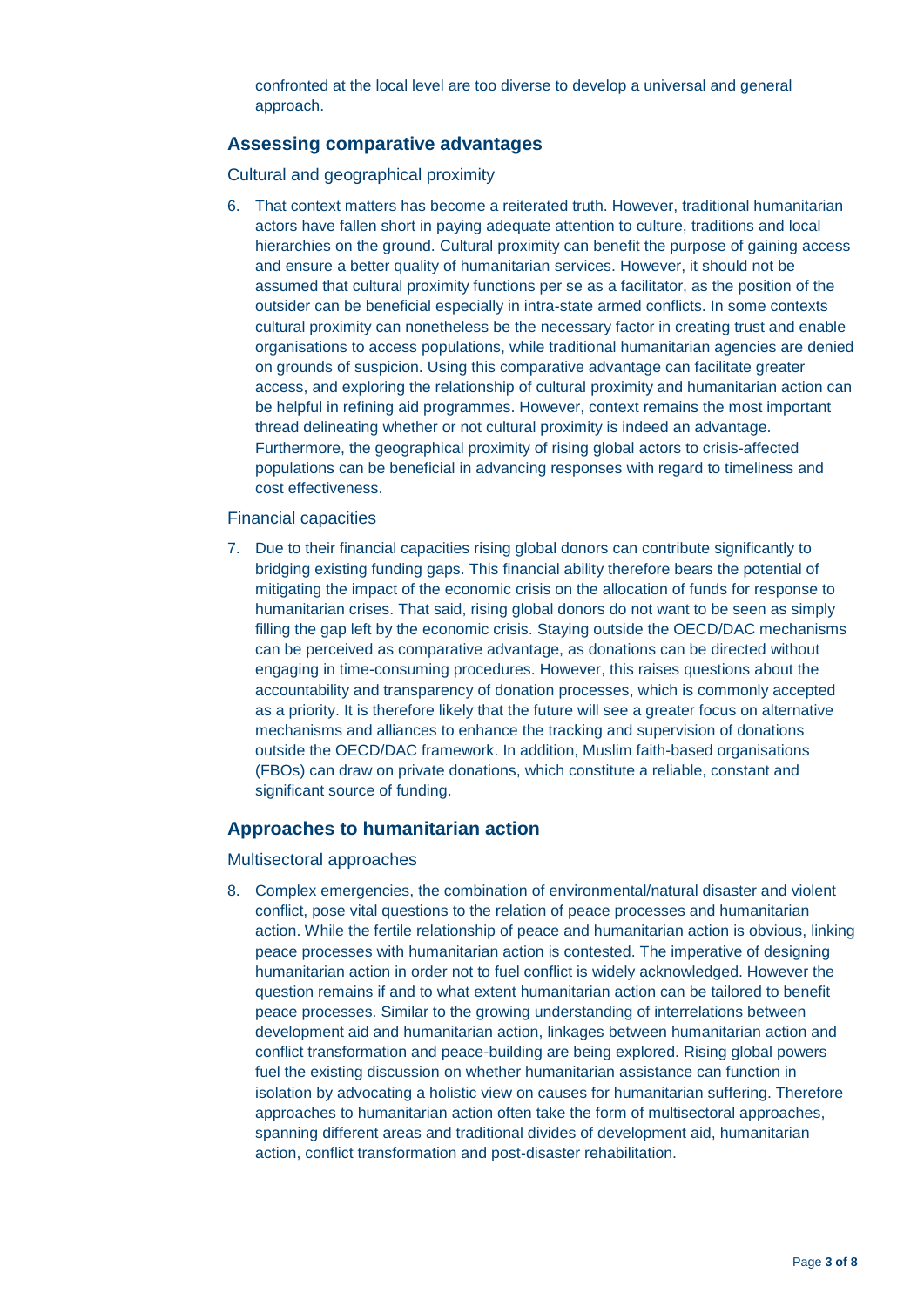### Channelling of assistance

9. Non-DAC donors are channelling the bulk of their contributions bilaterally to affected governments as well as international organisations. In-kind contributions are an important dimension of non-DAC assistance. Still only a small proportion of the overall donation is channelled through multilateral organisations and pooled funding mechanisms. More concerted effort to track and report accurately to ensure donor confidence is understood commonly as necessity, while the OECD/DAC mechanism is perceived as being too rigid and exclusive to be able to incorporate non-DAC donors. Especially the dismissal of in-kind contributions is a hindrance to joining existent structures.

#### **Partnership**

10. The notion of donor and recipient is at times emblematic of the existing power disparity between the two groups of actors. In order to contest the concept of top-down approaches and promote discourses on eye-level, the notion of horizontal partnerships is strengthened. This encapsulates the understanding of mutual learning and teaching, which ensures equality within the respective relationship. Top-down approaches are increasingly contested by rising global powers who demand active involvement and ownership.

## **The way ahead**

#### Identifying humanitarian challenges

The increasing complexity of the humanitarian landscape and the demand for effective coordination

11. As humanitarian organisations are proliferating and extending engagement in crises more humanitarian action is delivered worldwide. While the prevalence of humanitarian engagement can be seen as a beneficial development with regard to a broader acknowledgement for the necessity to alleviate human suffering, the growing amount of actors renders coordination tremendously complex.

#### The proliferation of armed non-state actors (ANSAs)

12. The growing amount and diversity of ANSAs operating in crisis contexts renders the process of gaining and maintaining access for humanitarian agencies increasingly difficult. Greater engagement with ANSAs is demanded to ensure the security of humanitarian personnel and beneficiaries, access to the affected population as well as quality of the assistance provided. This presumes adequate knowledge of the context as well as significant institutional capacities. Furthermore the politicization and instrumentalisation of humanitarian action, as well as changes in the international framework following the "Global War on Terror" affects the ability of humanitarian agencies to be perceived as neutral and independent. As a consequence many international humanitarian organisations are running programmes remotely, thus working increasingly with local implementing partners and staff.

#### New challenges to the international legal framework

13. Changes in the technology of warfare as well as the proliferation of ANSAs have serious implications for the international legal framework and the protection of civilians. The task of regulating the use of force through the stipulation of a detailed legal framework to stop violence against those who are not, or have stopped, partaking in conflict remains valid. The success of dealing with these new challenges will be shown in the way lessons are learned and implemented creatively and context-specifically. Thus there is a need to implement lessons-learnt from past discourses to ensure the development of more adequate tools. Lack of respect for international humanitarian law (IHL) threatens the provision of assistance to and protection of affected populations. It is therefore imperative to create an environment conducive to the respect of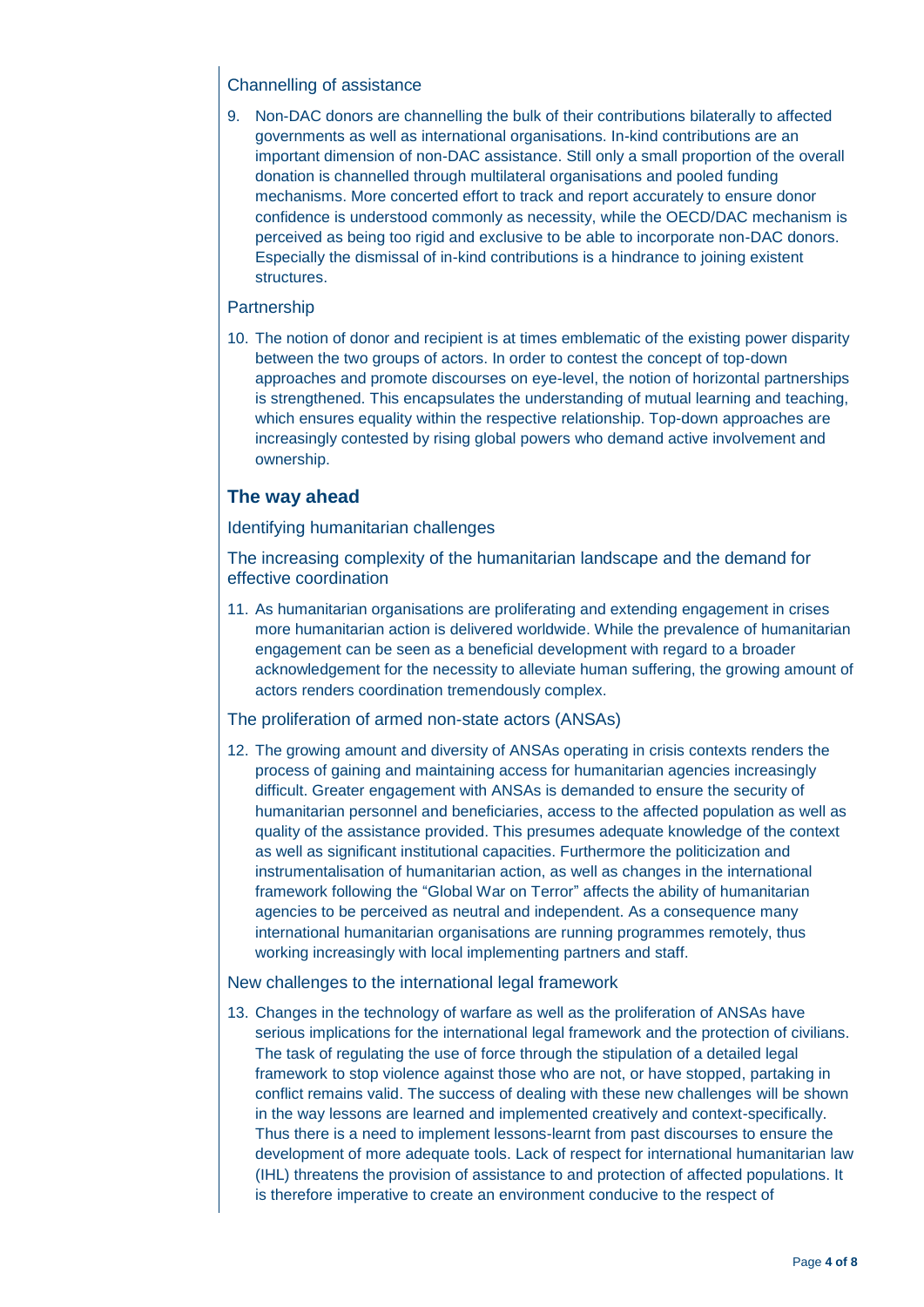international law and humanitarian action.

#### Widening funding gaps

14. Despite an overall increase in financial contributions to humanitarian assistance, the funding gap within traditional international funding mechanisms is widening. Funding is likely to further decrease as the economic crisis affects the ability and willingness of governments to contribute. The lack of sustainable funding hampers the implementation of projects and threatens projects already underway. Funding for forgotten and protracted crises are an additional concern and further development of better adapted mechanisms is desirable to ensure humanitarian needs are met. The reluctance of global rising actors to channel funds through conventional international mechanisms further aggravates the problem.

#### The impact of climate change

- 15. The impact of climate change takes the shape of an increasing number and intensity of weather related hazards which enhance the likelihood of disasters. During the last 40 years, the frequency of natural disasters has been growing continuously. While vulnerability to disaster differs from country to country, recent experiences have demonstrated that technological and economic developments do not spare countries from being affected by disasters induced by climate change. The situation is further aggravated by urbanization and population growth. Therefore a greater commitment to effective disaster risk reduction (DRR) and cooperation on a global scale is needed to address these challenges.
- 16. Recommendations to address contemporary and future challenges include:
- a. In order to address the contemporary and future challenges for humanitarian action it is necessary to transfer the experience of traditional actors to a new changed context and recognise the operational capacity of (re-)emerging donors.
- b. Demonstrating openness to and during dialogue begins with paying attention to the terminology applied. The understanding of how (re-)emerging actors are defining themselves can be beneficial to enhance mutual understanding and contribute to the development of a common language facilitating the ability to work together.
- c. The notion 'contextualise instead of generalise' should be guiding the design of interventions. As scenarios differ from country to country, general approaches are ill adapted to capture the reality on the ground. This concern, as well as the concept of the humanitarian principles and their operationalization, needs to be studied to a greater extent. More light needs to be shed on the meaning which different actors attach to the principles, on the part of both traditional and rising actors. Instead of adding yet another discussion about principled humanitarian action, it is necessary to introduce depth to the discussion by embracing a much wider and deeper understanding. This necessarily includes a careful analysis of the operational meaning of humanitarian principles in divergent contexts. Despite their enabling character, humanitarian principles are nowadays increasingly perceived by some as functioning as a straightjacket. Fostering and refreshing the understanding of humanitarian principles can be helpful to build greater adherence to them.
- d. The need for smart programming using innovative tools and methods is ever increasing. This should be done on the basis of better needs analysis to identify not only needs but also capacities.
- e. The working realms of development and humanitarian action are converging. The manifold causes of emergencies and their interdependence demand that greater attention is paid to systemic issues and long term strategies. To prevent recurrence of crises a concerted effort is needed that spans prevention, crisis intervention and postconflict reconstruction. Building self-sufficient societies, decreasing of vulnerabilities and increasing of local institutional capacities to respond to crisis needs to be the goal.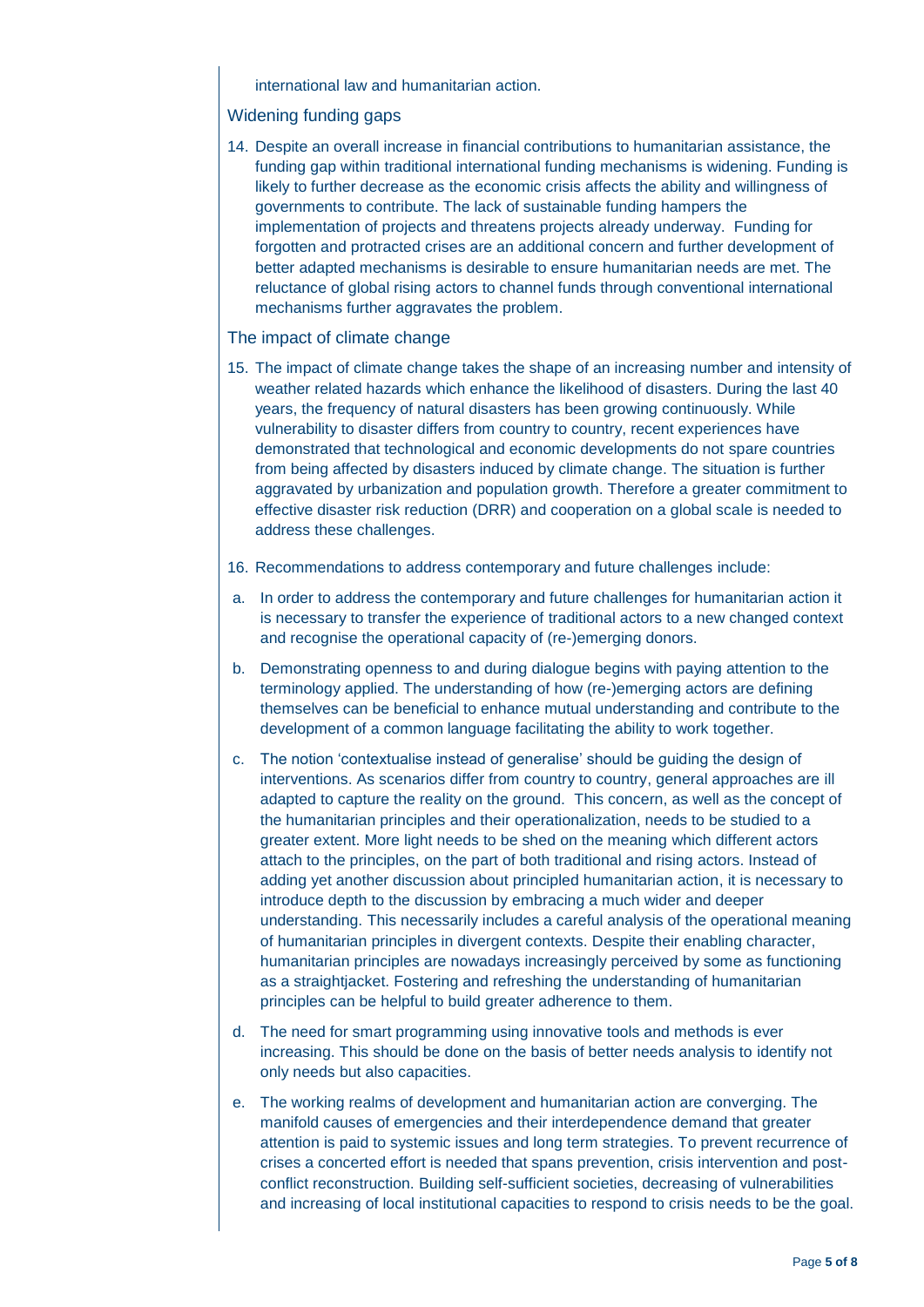- f. Humanitarian space has to be safeguarded and respect for humanitarian principles strengthened. Humanitarian action has to be designed closer to the needs of beneficiaries with practical mechanisms to address protection threats. The tension between protection of civilians and sovereignty continues and merits further debate. In order to strengthen cooperation, coordination and mutual learning, unnecessary competition between the traditional humanitarian community and re-emerging actors needs to be avoided. Diversity has to be understood as a vital opportunity to advance humanitarian action.
- g. While the understanding of, and the trust in, existing funding mechanisms need to be enhanced, they have to become more inclusive in nature. As many rising global actors do not perceive them as added value in the process of channelling funds, existing mechanisms have to increase their attractiveness vis-à-vis (re-)emerging donors (eg by recognition of in-kind contributions). More openness towards divergent mechanisms is as important as giving non-DAC donors space to develop their own approaches and improve funding mechanisms. Enhancing accountability and mechanisms to track and report the use of allocated funds accurately needs further commitment.
- h. Leveraging new technology and making use of innovative means can improve various areas of humanitarian action ranging from early warning to coordination and communication. Greater effort in the implementation of technological innovations should therefore be encouraged.
- i. International cooperation between diverse actors on a global and local level has to be strengthened. 'To act global but think local' demands international organisations to engage with local actors. The reconsideration of existing coordination mechanisms and the harmonizing of efforts on the ground bear the potential to increase the impact of aid. Efficient and timely communication is needed and more commitment and trust with regard to the use of international frameworks and systems is desirable. As the notions of interdependence and interoperability move more and more into the focus of cooperation efforts, recognising the comparative advantages of actors and adhering to standards become increasingly relevant. In particular, the concept of interoperability needs to be further explored and its meaning translated into concrete terms.
- j. In order to improve assistance, it is important not to separate one topic from the other but to recognise their interconnectivity and address them in a concerted effort.
- k. More engagement with the private sector is recommended and potential partnerships with private sectors involvement should be explored. How to meet the needs of people should remain the focus of cooperation.

## **Linking global and local responses**

- 17. The importance of local and regional responses to humanitarian crises has become increasingly recognised. Local and regional organisations are among the first to respond to crises and enhancing their capacities with regard to crisis response is crucial in delivering timely assistance. However partnerships between international and local organisations in the past have not necessarily met the initial aspirations; criticisms of power asymmetry and a lack of respect for local knowledge, culture and capacities have been voiced.
- 18. Recommendations to address improving linkages in global and local responses include:
- a. In order to ensure the functioning of local organisations during emergencies, it is necessary to begin well in advance with the process of strengthening capacities. The example of successful organisations has shown that early and long-term commitment during peace time and in advance of disasters is needed in order to accomplish the goal of decreasing vulnerabilities and increasing the ability to effectively respond to crisis.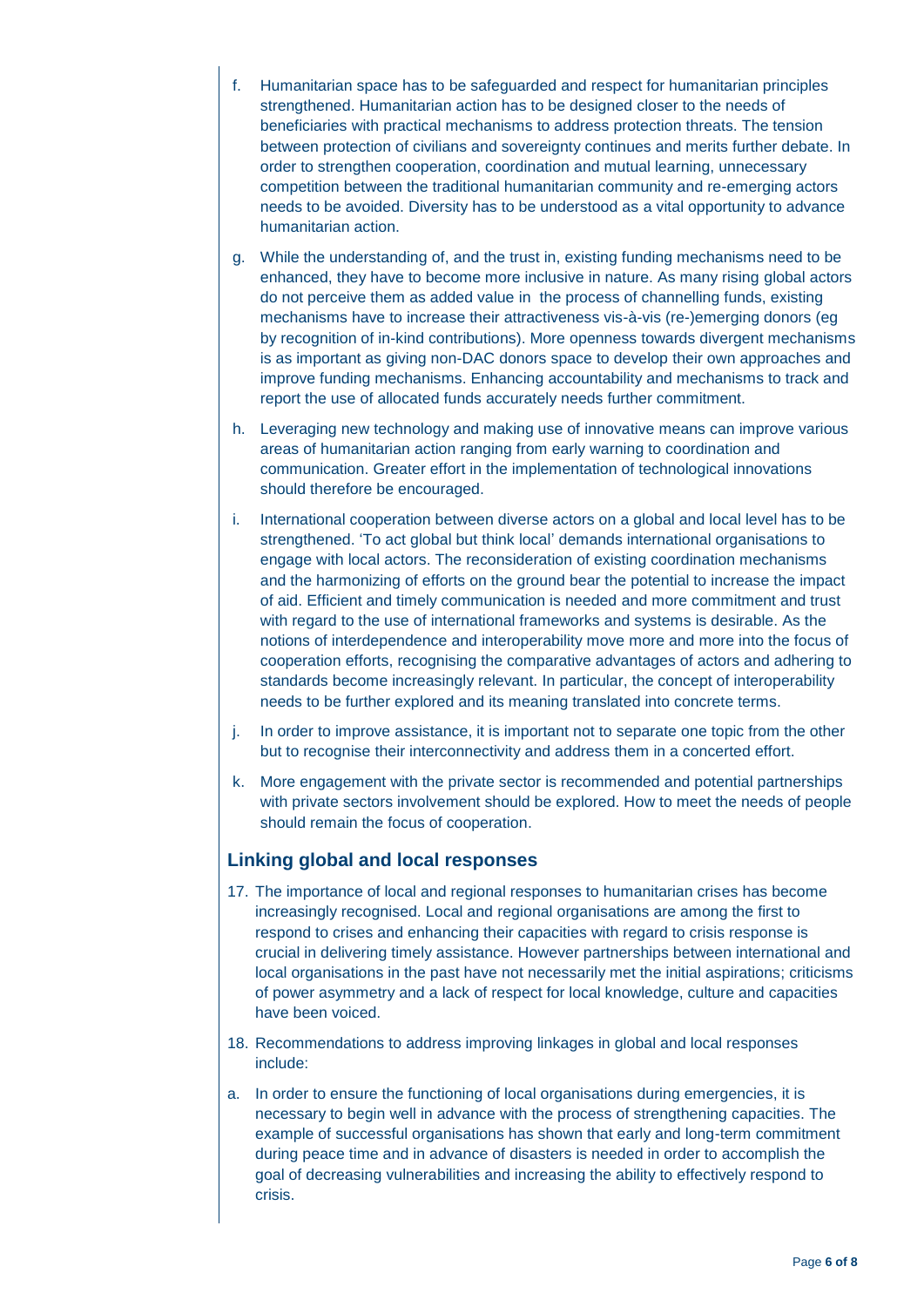- b. Capacity building projects need to support self-sufficiency and financial sustainability. In order to maintain the development of capacities, funding of capacity building initiatives need to be predictable and consistent. Local government ownership needs to be enhanced.
- c. Top-down approaches, preoccupied with the imposition of predesigned models, have to be avoided and a participatory approach during all phases of the project implemented. In order to develop local capacities to respond to crisis it is crucial to enter into a partnership of mutual learning in which capacity-building is viewed as a two way process.
- d. In order to increase the quality of the partnerships between international and local organisations as well as the success of capacity-building initiatives, five dimensions need to be reconsidered: development of personnel and capacity-building; credibility; communications and knowledge/information sharing; mentoring and coaching to build capacity and expertise; and division of labour and responsibilities.

## **Enhancing dialogue and strengthening mutual understanding**

#### The question of consensus

- 19. The presence of new actors, donors and partnerships calls the established procedures of traditional actors into question. There is a need to find consensus and to build new bridges. However, in consideration of the growing number and contribution of a diverse set of humanitarian actors on the one side and the acknowledged importance of local and regional approaches to crises on the other, the question arises to what extent consensus between actors is achievable and desirable. While the heterogeneous nature of the humanitarian landscape is commonly acknowledged, the diversity of rising global actors contributing to humanitarian assistance still needs to be highlighted while recognising that the traditional system is by no means monolithic either.
- 20. As regional variations in approaches to humanitarian assistance become more visible and conflicting ideas are entering the discourse, an agreement on contested subjects and the full integration into a centralised system is less likely to take place. Continuous dialogue, the strengthening of commonalities and the awareness of divergent approaches might be the suitable path to achieve greater cooperation and coordination. Indeed, the identification of common challenges faced by various humanitarian actors can serve as a point of departure for the development of respective response strategies.

#### Obstacles to dialogue

- 21. It has become obvious that the shortcomings in dialogue have been substantial and mutual exchange is necessary, and should be welcomed, in order to look into potential areas of cooperation, to establish mutual trust and foster understanding. The process of engaging in dialogue has been hampered by a widespread feeling of being unwelcome in existing platforms. This perception has been fuelled by the reiteration of exclusive standards, the focus on English as a working language as well as a particular jargon, which often predetermines the path of the discourse
- 22. Recommendations to promote dialogue and strengthen mutual understanding include:
- a. It is important to think about how platforms can inspire new dialogue. Using the example of this conference, annual informal conferences, hosting traditional and rising global actors, can facilitate the exchange of ideas and positions to increase mutual understanding and provide a fertile ground for informed debate.
- b. As the Humanitarian Affairs Segment of the Economic and Social Council (ECOSOC) has been acknowledged as a useful forum it should also be used to encourage further mutual exchange and dialogue.
- c. Dialogue and partnership can be facilitated through using as a starting point regional